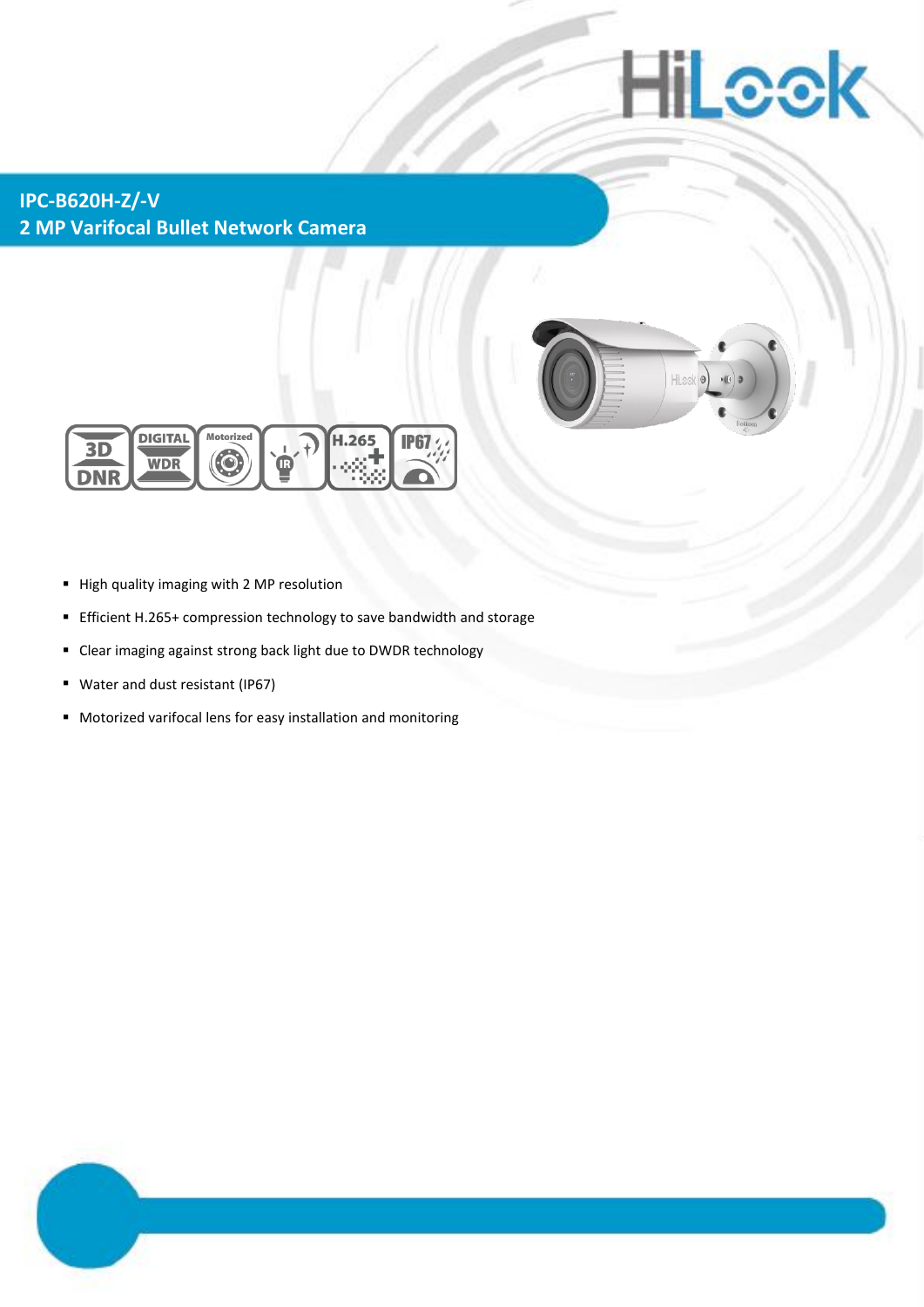## **HiLeek**

### **Specification**

| Camera                   |                                                                                                        |  |  |  |  |
|--------------------------|--------------------------------------------------------------------------------------------------------|--|--|--|--|
| Image Sensor             | 1/2.7" Progressive Scan CMOS                                                                           |  |  |  |  |
| Max. Resolution          | $1920 \times 1080$                                                                                     |  |  |  |  |
| Min. Illumination        | Color: 0.005 Lux @(F1.6, AGC ON), B/W: 0 Lux with IR                                                   |  |  |  |  |
| <b>Shutter Speed</b>     | 1/3 s to 1/100,000 s                                                                                   |  |  |  |  |
| Wide Dynamic Range       | Digital WDR                                                                                            |  |  |  |  |
| Day & Night              | IR Cut Filter                                                                                          |  |  |  |  |
| Angle Adjustment         | Pan: 0° to 360°, tilt: 0° to 90°, rotation: 0° to 360°                                                 |  |  |  |  |
| Lens                     |                                                                                                        |  |  |  |  |
| Lens Type                | Varifocal Lens, motorized lens, 2.8 to 12 mm                                                           |  |  |  |  |
| Focal Length & FOV       | 2.8 to 12 mm: horizontal FOV 96° to 36°, vertical FOV 51° to 20°, diagonal FOV 113° to<br>$42^{\circ}$ |  |  |  |  |
| Lens Mount               | Ø14                                                                                                    |  |  |  |  |
| Iris Type                | Fixed                                                                                                  |  |  |  |  |
| Aperture                 | F1.6                                                                                                   |  |  |  |  |
| Illuminator              |                                                                                                        |  |  |  |  |
| IR Wavelength            | 850 nm                                                                                                 |  |  |  |  |
| IR Range                 | Up to 50 m                                                                                             |  |  |  |  |
| <b>Video</b>             |                                                                                                        |  |  |  |  |
|                          | 50 Hz: 25 fps (1920 × 1080, 1280 × 720),                                                               |  |  |  |  |
| Main Stream              | 60 Hz: 30 fps (1920 × 1080, 1280 × 720)                                                                |  |  |  |  |
| Sub-Stream               | 50 Hz: 25 fps (640 × 480, 640 × 360)                                                                   |  |  |  |  |
|                          | 60 Hz: 30 fps (640 × 480, 640 × 360)                                                                   |  |  |  |  |
|                          | Main stream: H.265+/H.265/H.264+/H.264                                                                 |  |  |  |  |
| Video Compression        | Sub-stream: H.265/H.264/MJPEG                                                                          |  |  |  |  |
| Video Bit Rate           | 32 Kbps to 8 Mbps                                                                                      |  |  |  |  |
| H.264 Type               | Baseline Profile/Main Profile/High Profile                                                             |  |  |  |  |
| H.265 Type               | Main Profile                                                                                           |  |  |  |  |
| Region of Interest (ROI) | 1 fixed region for main stream                                                                         |  |  |  |  |
| <b>Network</b>           |                                                                                                        |  |  |  |  |
| Protocols                | TCP/IP, ICMP, HTTP, HTTPS, FTP, DHCP, DNS, DDNS, RTP, RTSP, RTCP, NTP, UPnP™,                          |  |  |  |  |
|                          | SMTP, IGMP, 802.1X, QoS, IPv6, Bonjour, IPv4, UDP, SSL/TLS                                             |  |  |  |  |
| Simultaneous Live View   | Up to 6 channels                                                                                       |  |  |  |  |
| API                      | Open Network Video Interface, ISAPI                                                                    |  |  |  |  |
| User/Host                | Up to 32 users. 3 levels: administrator, operator and user                                             |  |  |  |  |
| Client                   | iVMS-4200, Hik-Connect                                                                                 |  |  |  |  |
| Web Browser              | Plug-in required live view: IE 10+                                                                     |  |  |  |  |
|                          | Plug-in free live view: Chrome 57.0+, Firefox 52.0+                                                    |  |  |  |  |
|                          | Local service: Chrome 57.0+, Firefox 52.0+                                                             |  |  |  |  |
| Image                    |                                                                                                        |  |  |  |  |
| <b>Image Settings</b>    | Saturation, brightness, contrast, sharpness, AGC, white balance adjustable by client                   |  |  |  |  |
|                          | software or web browser                                                                                |  |  |  |  |
| Day/Night Switch         | Auto, Schedule, Day, Night                                                                             |  |  |  |  |
| Image Enhancement        | BLC, 3D DNR                                                                                            |  |  |  |  |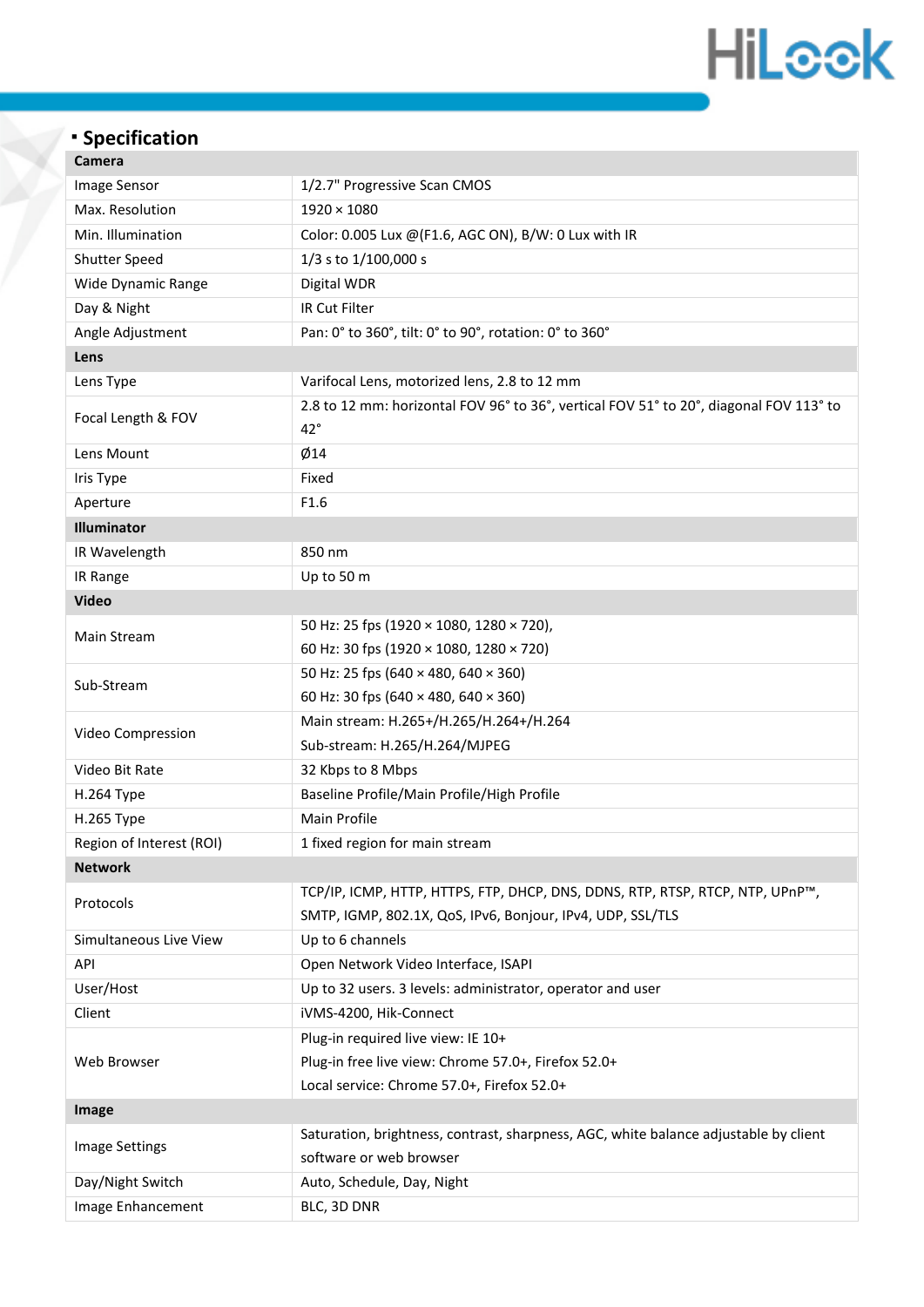### **HiLeek**

| Interface                    |                                                                                       |  |  |  |  |
|------------------------------|---------------------------------------------------------------------------------------|--|--|--|--|
| <b>Ethernet Interface</b>    | 1 RJ45 10 M/100 M self-adaptive Ethernet port                                         |  |  |  |  |
| On-Board Storage             | Built-in memory card slot, support microSD card, up to 256 GB                         |  |  |  |  |
| Reset Key                    | Yes                                                                                   |  |  |  |  |
| <b>Event</b>                 |                                                                                       |  |  |  |  |
| <b>Basic Event</b>           | Motion detection, video tampering alarm, exception                                    |  |  |  |  |
| Linkage                      | Upload to FTP, notify surveillance center, send email, upload to memory card, trigger |  |  |  |  |
|                              | recording, trigger capture                                                            |  |  |  |  |
| General                      |                                                                                       |  |  |  |  |
| Power                        | 12 VDC ± 25%, 0.9 A, max. 11 W, Ø5.5 mm coaxial power plug                            |  |  |  |  |
|                              | PoE: (802.3af, Class 3, 36 V to 57 V), 0.23 A to 0.36 A, max. 12.9 W                  |  |  |  |  |
| Dimension                    | $\emptyset$ 105 mm × 244.4 mm (4.1" × 9.6")                                           |  |  |  |  |
| Package Dimension            | 315 mm $\times$ 137 mm $\times$ 141 mm (12.4" $\times$ 5.4" $\times$ 5.6")            |  |  |  |  |
| Weight                       | Approx. 1035 g (2.3 lb.)                                                              |  |  |  |  |
| With Package Weight          | Approx. 1550 g (3.4 lb.)                                                              |  |  |  |  |
| <b>Storage Conditions</b>    | -30 °C to +60 °C (-22 °F to +140 °F). Humidity 95% or less (non-condensing)           |  |  |  |  |
| <b>Startup and Operating</b> | -30 °C to +60 °C (-22 °F to +140 °F). Humidity 95% or less (non-condensing)           |  |  |  |  |
| Conditions                   |                                                                                       |  |  |  |  |
| Language                     | English, Ukrainian                                                                    |  |  |  |  |
| <b>General Function</b>      | Anti-flicker, heartbeat, mirror, password protection, privacy mask, watermark, IP     |  |  |  |  |
|                              | address filter                                                                        |  |  |  |  |
| <b>Approval</b>              |                                                                                       |  |  |  |  |
|                              | FCC SDoC (47 CFR Part 15, Subpart B);                                                 |  |  |  |  |
| EMC                          | CE-EMC (EN 55032: 2015, EN 61000-3-2: 2014, EN 61000-3-3: 2013, EN 50130-4: 2011      |  |  |  |  |
|                              | $+A1: 2014);$                                                                         |  |  |  |  |
|                              | RCM (AS/NZS CISPR 32: 2015);                                                          |  |  |  |  |
|                              | IC VoC (ICES-003: Issue 6, 2016);                                                     |  |  |  |  |
|                              | KC (KN 32: 2015, KN 35: 2015)                                                         |  |  |  |  |
| Safety                       | UL (UL 60950-1);                                                                      |  |  |  |  |
|                              | CB (IEC 60950-1:2005 + Am 1:2009 + Am 2:2013, IEC 62368-1:2014);                      |  |  |  |  |
|                              | CE-LVD (EN 60950-1:2005 + Am 1:2009 + Am 2:2013, IEC 62368-1:2014);                   |  |  |  |  |
|                              | BIS (IS 13252(Part 1):2010+A1:2013+A2:2015)                                           |  |  |  |  |
| Environment                  | CE-RoHS (2011/65/EU);                                                                 |  |  |  |  |
|                              | WEEE (2012/19/EU);                                                                    |  |  |  |  |
|                              | Reach (Regulation (EC) No 1907/2006)                                                  |  |  |  |  |
| Protection                   | IP67 (IEC 60529-2013)                                                                 |  |  |  |  |

#### **Available Model**

Č

IPC-B620H-Z (2.8 to 12 mm)